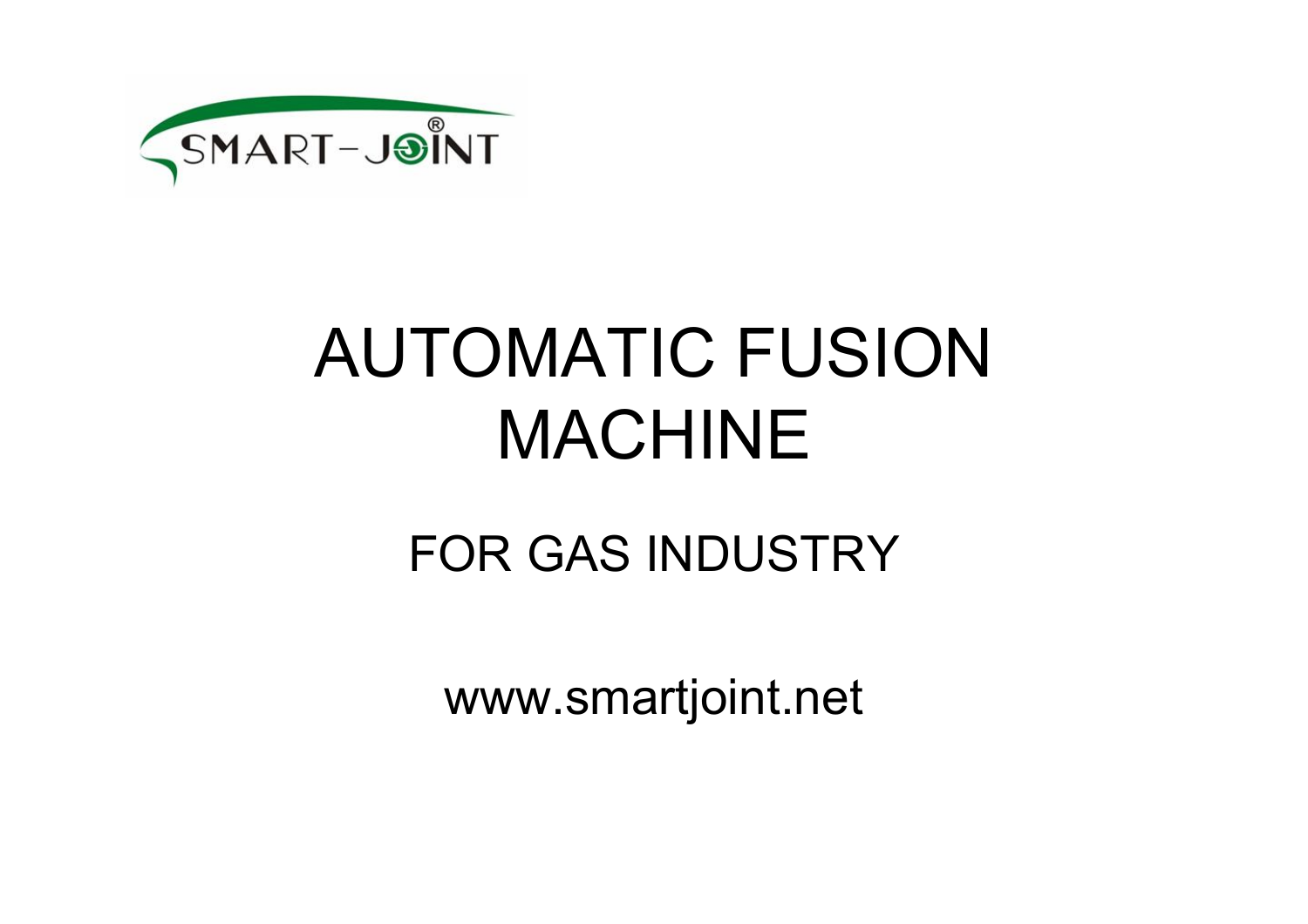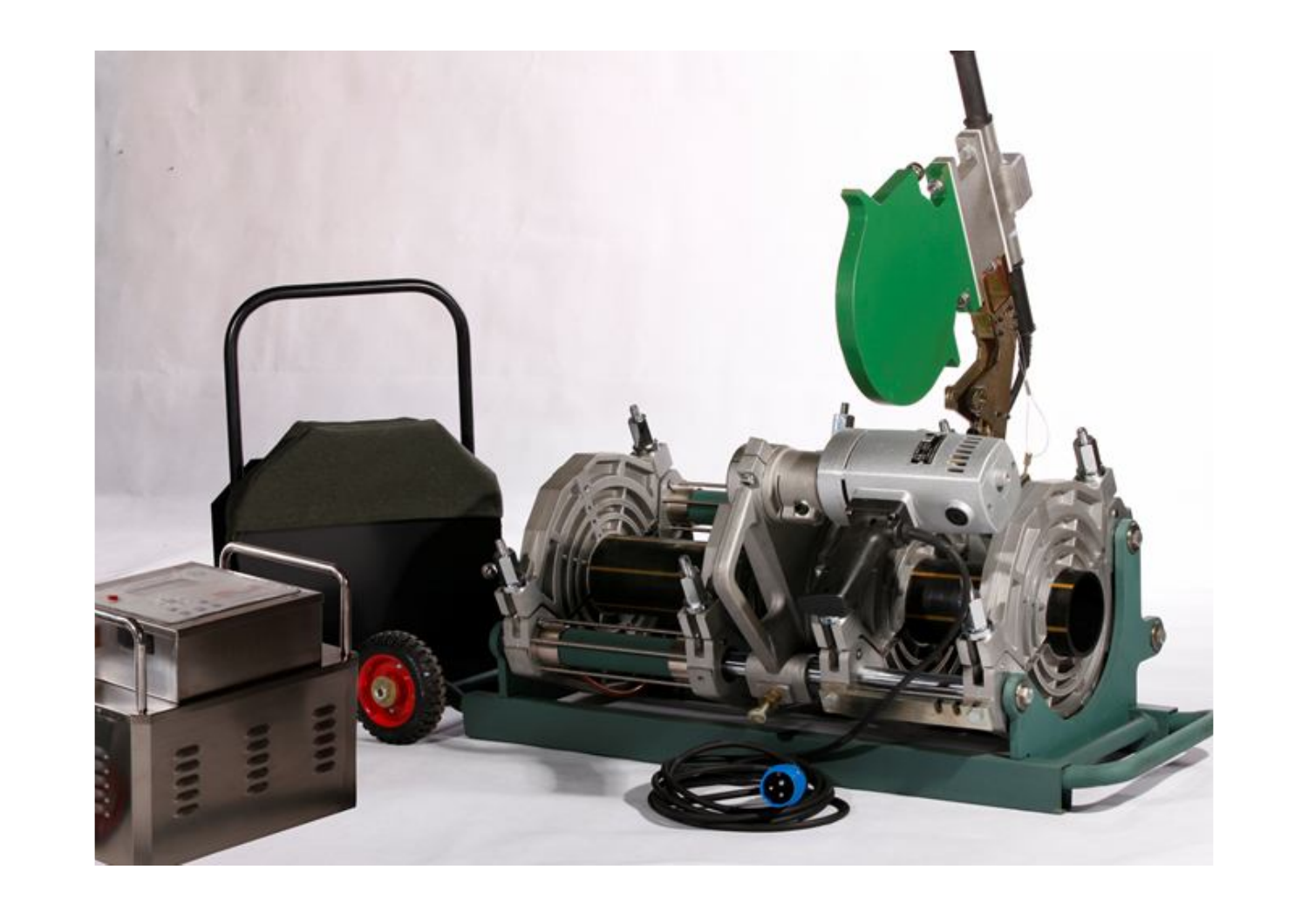## Automatic Butt Fusion Machine Definition

- The whole welding procedure, the operator don't need calculate and adjust the pressure, no need to count the time, no need to take out the heater(AFM250/315), no need to press the facer switch by the operator himself .
- The whole welding process is executed according to procedure which is programmed in the controlling center. The operator inputs specification of pipes , SDR, Material Grade, the machine will finish the whole welding according to order.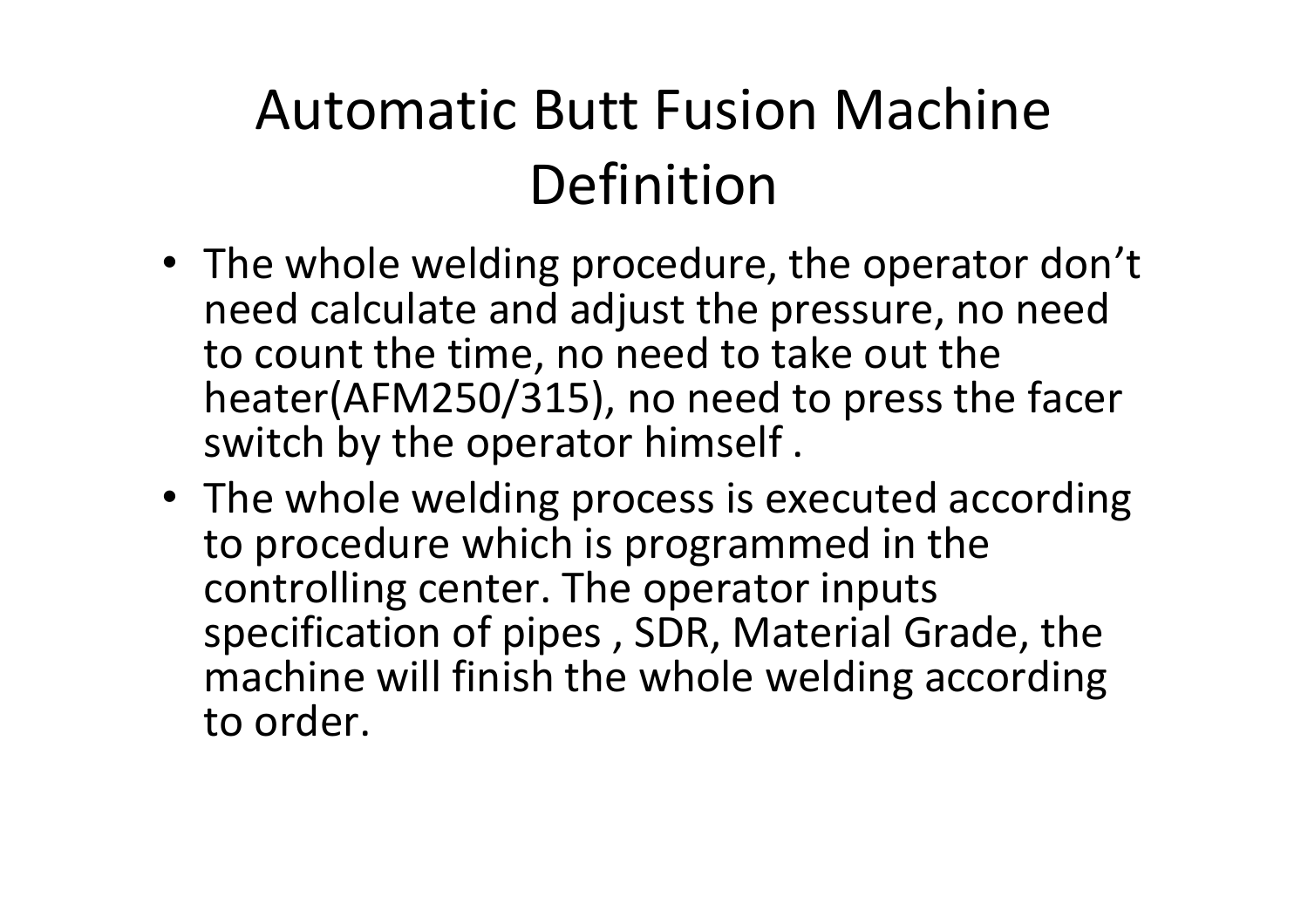### Feature

- English, French, Chinese operation
- Self-jump heater for AFM250, AFM315
- Manual take-out heater for AFM355, AFM450,AFM630
- Electric driller drived facer for AFM250, AFM315, AFM355
- Hydraulic drived facer for AFM450,AFM630
- Welding range:
- AFM250( 75mm-250mm)
- AFM315(90mm-315mm)
- AFM355(90mm-355mm)
- AFM450(250mm-450mm)
- AFM630(315mm-630mm)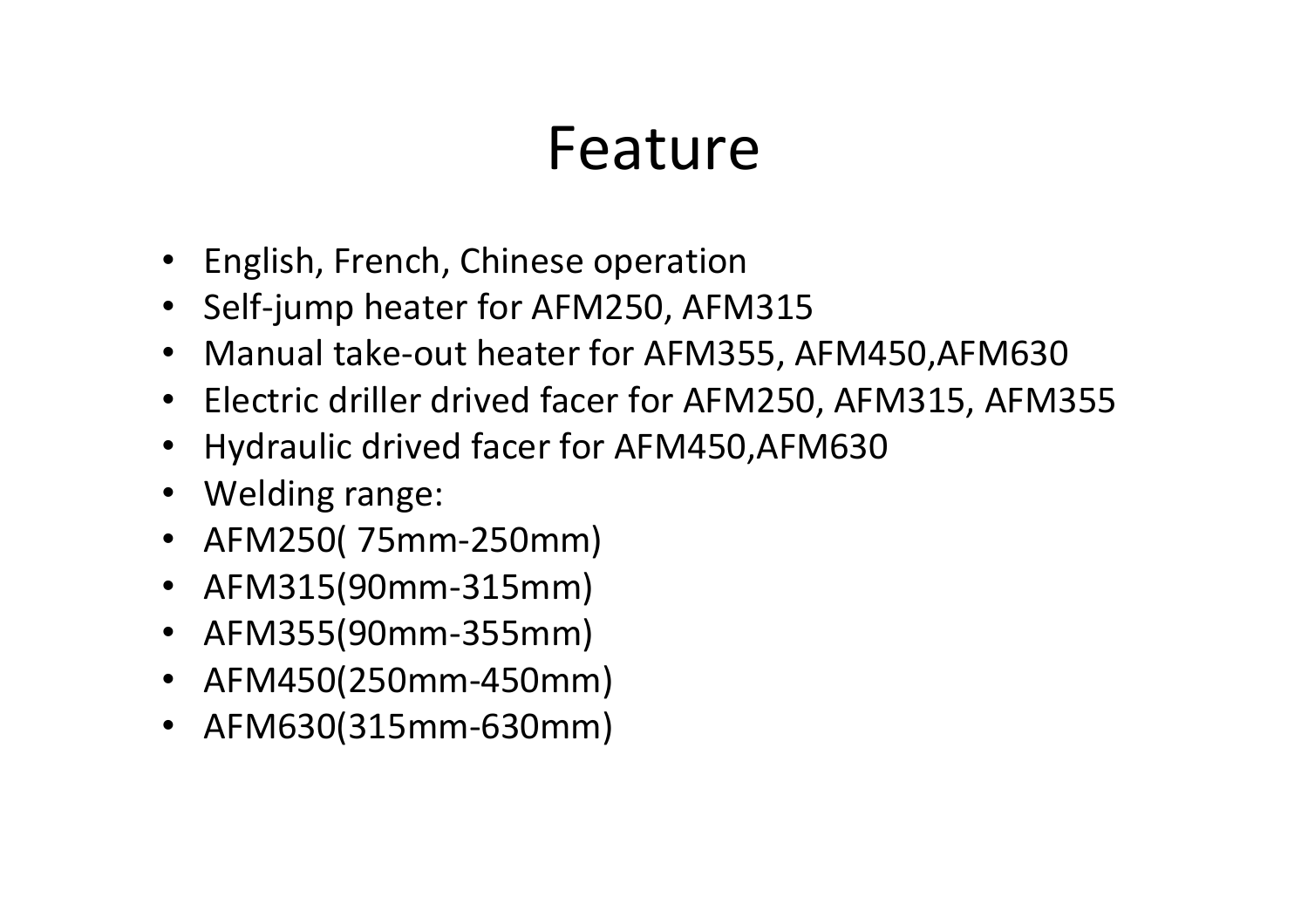#### Construction Site







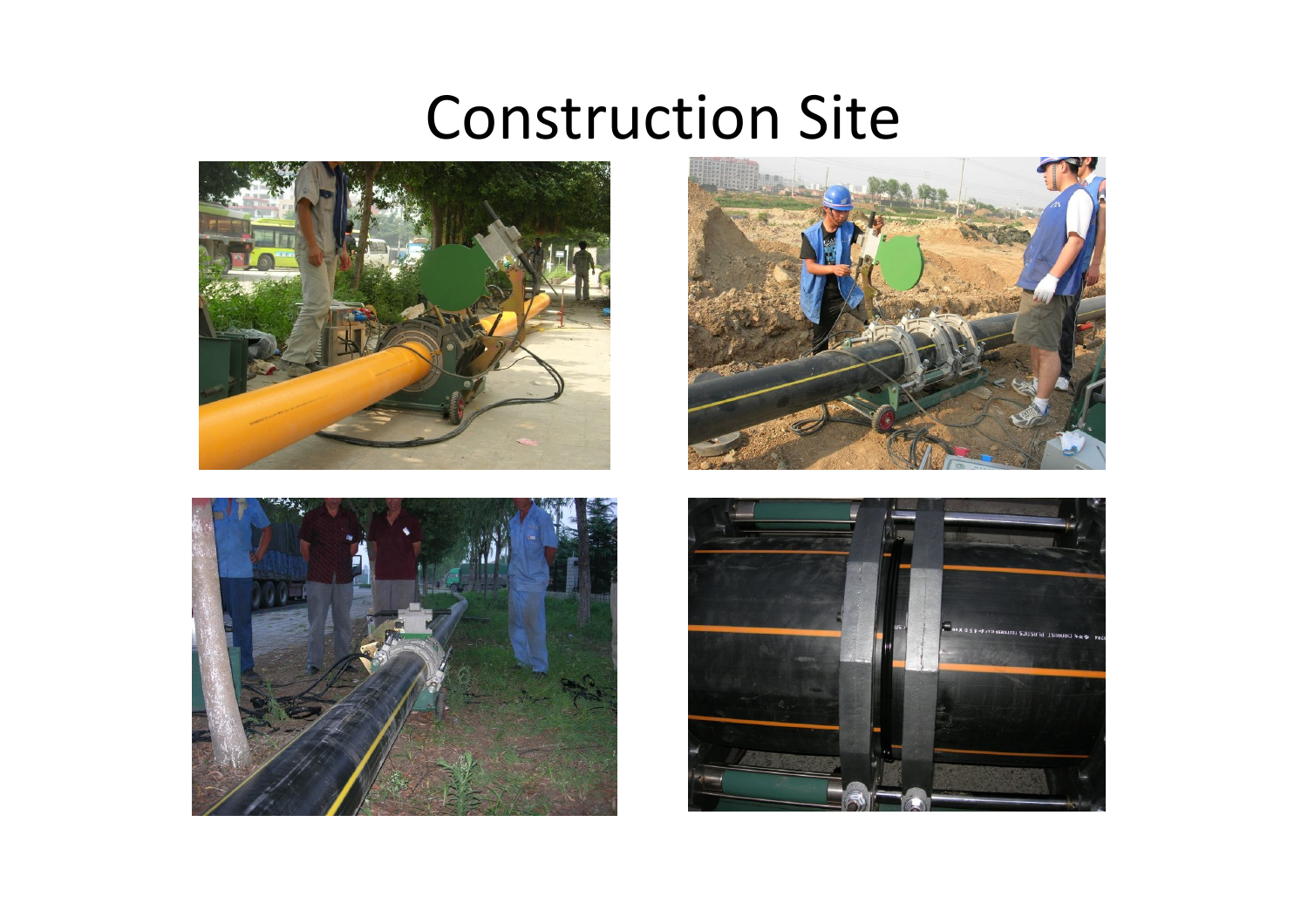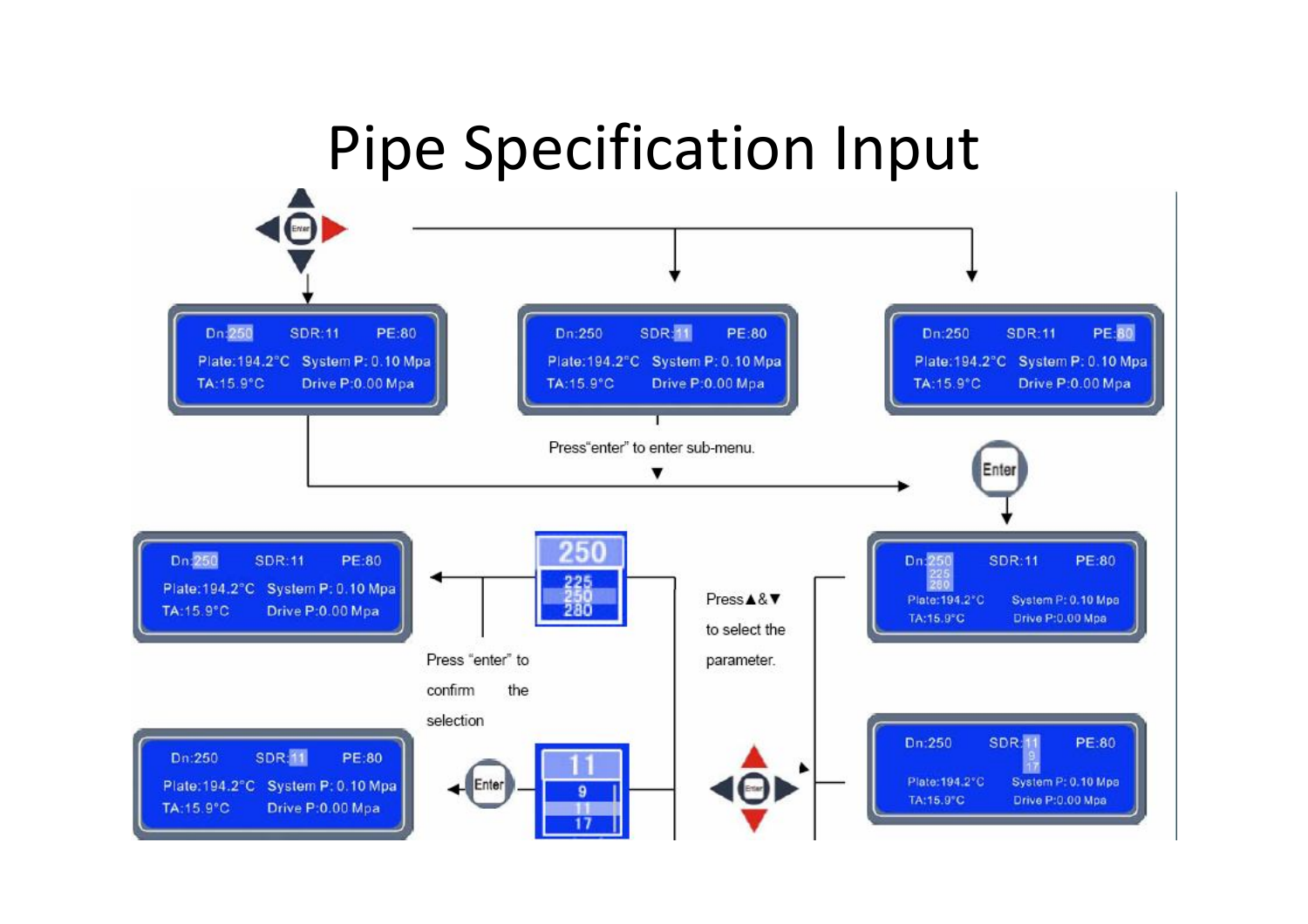### Fusion Procedure Chart

• Fusion procedure chart showed on the screen.

Fusion seperates into 5 phases:

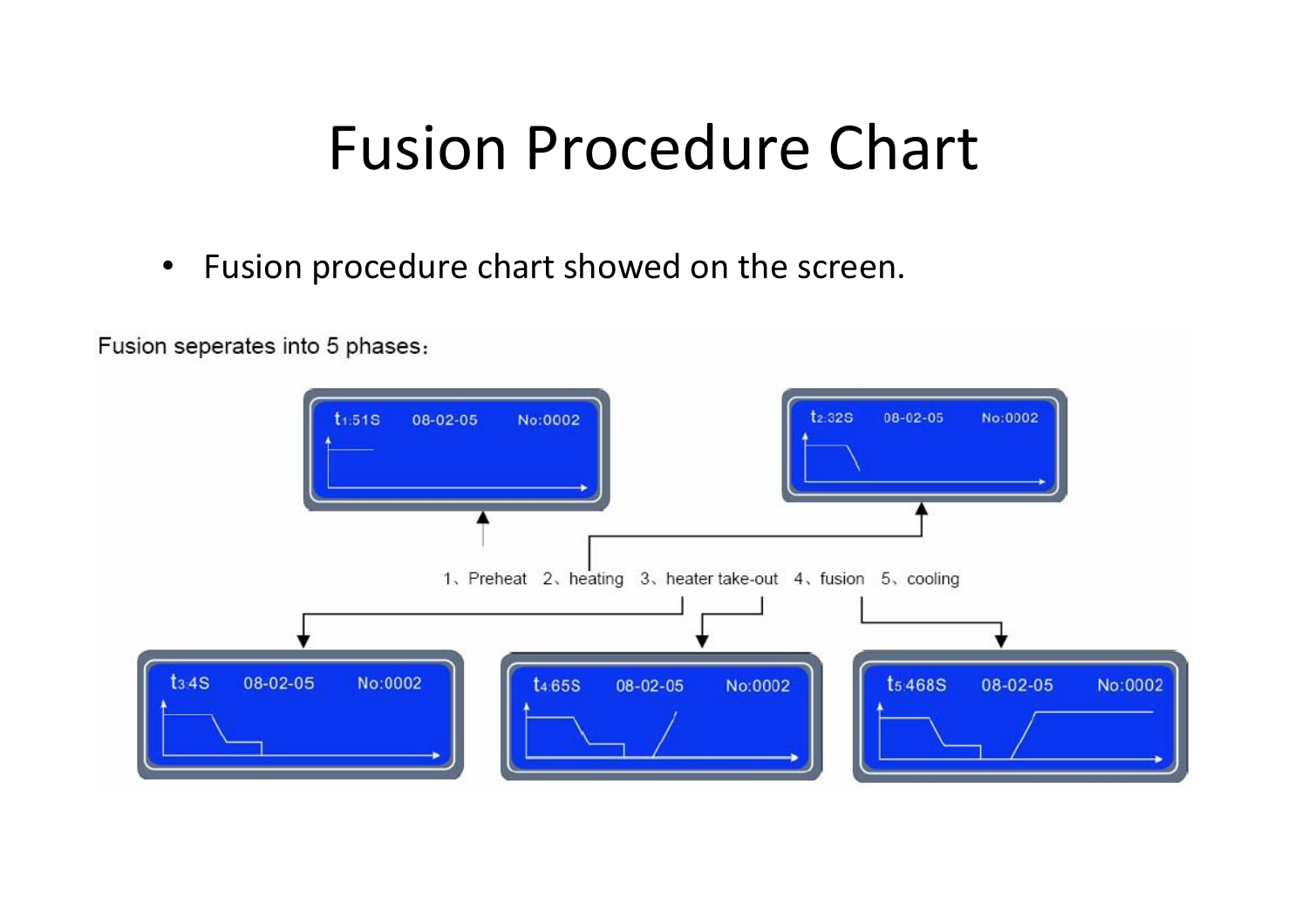#### Data Download

#### 7. Data Download

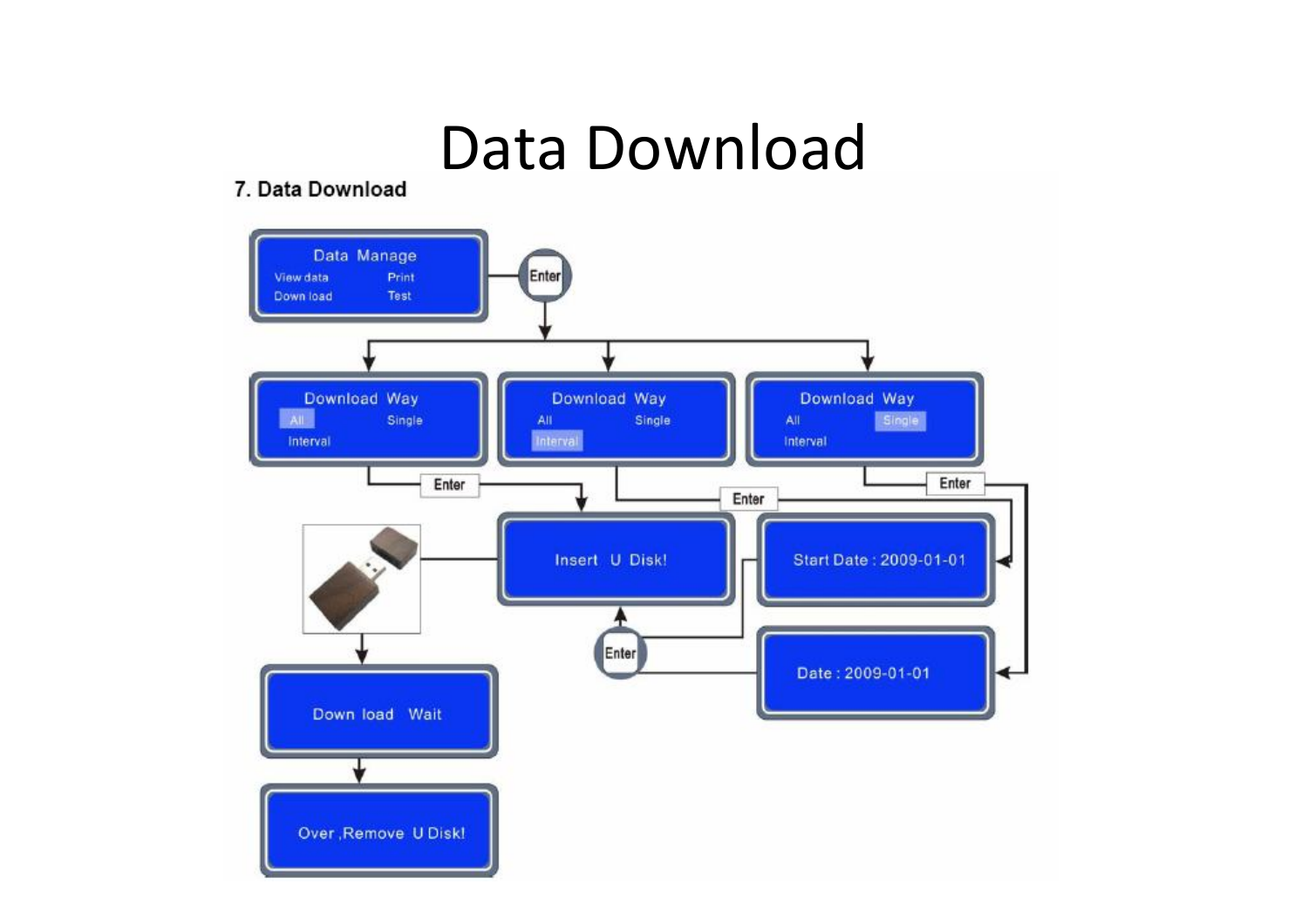#### Date Printing

#### 8. Data Printing